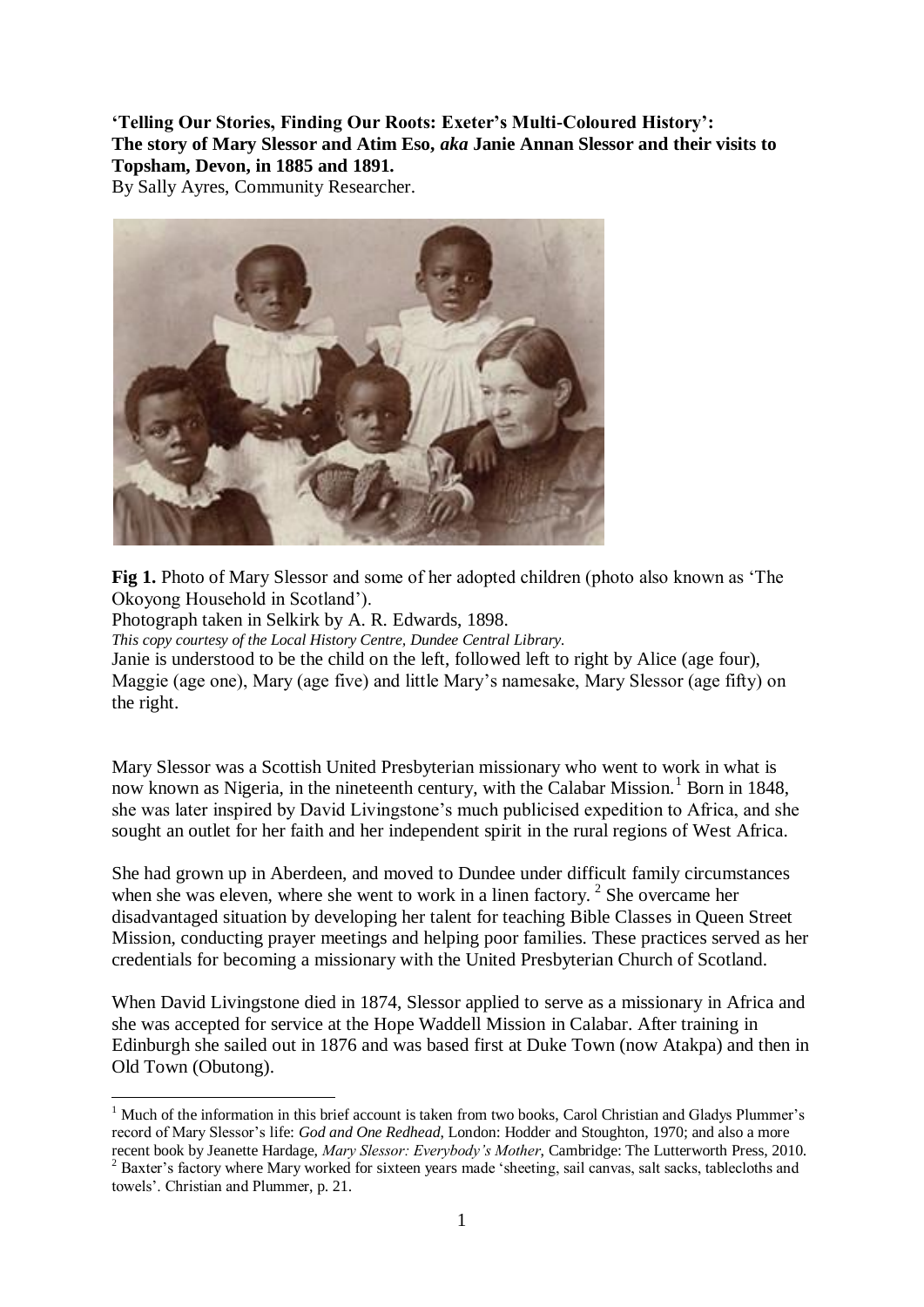In Calabar at the time, the birth of twins was treated with suspicion: the Efik people feared twins and such babies were usually killed or cast aside to die. Slessor made it her mission to protect both the babies and their mothers who were rejected from the normal life of the community.

Among the children taken in by Slessor was an infant girl called Atim Eso. Slessor rescued her in 1882. The baby's twin brother had been kidnapped and killed by their mother and Slessor was therefore especially protective of Atim  $\text{Eso.}^3$  When Slessor was invalided home in April 1883 she brought the baby- now six months old- to Britain. She renamed her Janie, after her own sister, and had the child baptised in the church in Wishart, Dundee, in 1883.<sup>4</sup> Janie apparently charmed the Scottish congregations and was taken on Slessor's speaking engagements.<sup>5</sup>

In February 1885, Slessor chose to move south because her sister Janie, who was still living in Dundee, had become very ill with tuberculosis.<sup>6</sup> Slessor, her sister and the toddler all moved down to Devon. They chose a house to rent in Topsham where Janie senior could take the improving mild air. This was a Georgian house at 48, the Strand, directly overlooking the widening river Exe, with its marshes, birds and river traffic. Their mother soon joined them.<sup>7</sup>



**Fig. 2.** The house at 48, The Strand, Topsham, and home to Mary Slessor, her sister Jane, their mother, and Mary's adopted daughter Janie from February to November 1885. *Photo Sally Ayres 2013*.

1

<sup>3</sup> Hardage, p. 40, p. 138. The baby's mother died a year or two later. Her father, after a brief reconciliation, died when his daughter was three years old. Hardage, p. 138.

<sup>4</sup> Christian and Plummer, p. 48. Atim Eso was christened Janie Annan Slessor.

<sup>5</sup> Hardage, p. 41. Christian and Plummer state that Janie '[melted] the hearts of congregations up and down the country' and 'created a sensation everywhere', p. 48.

 $6$  Hardage, p. 44.

<sup>7</sup> Christian and Plummer, p.50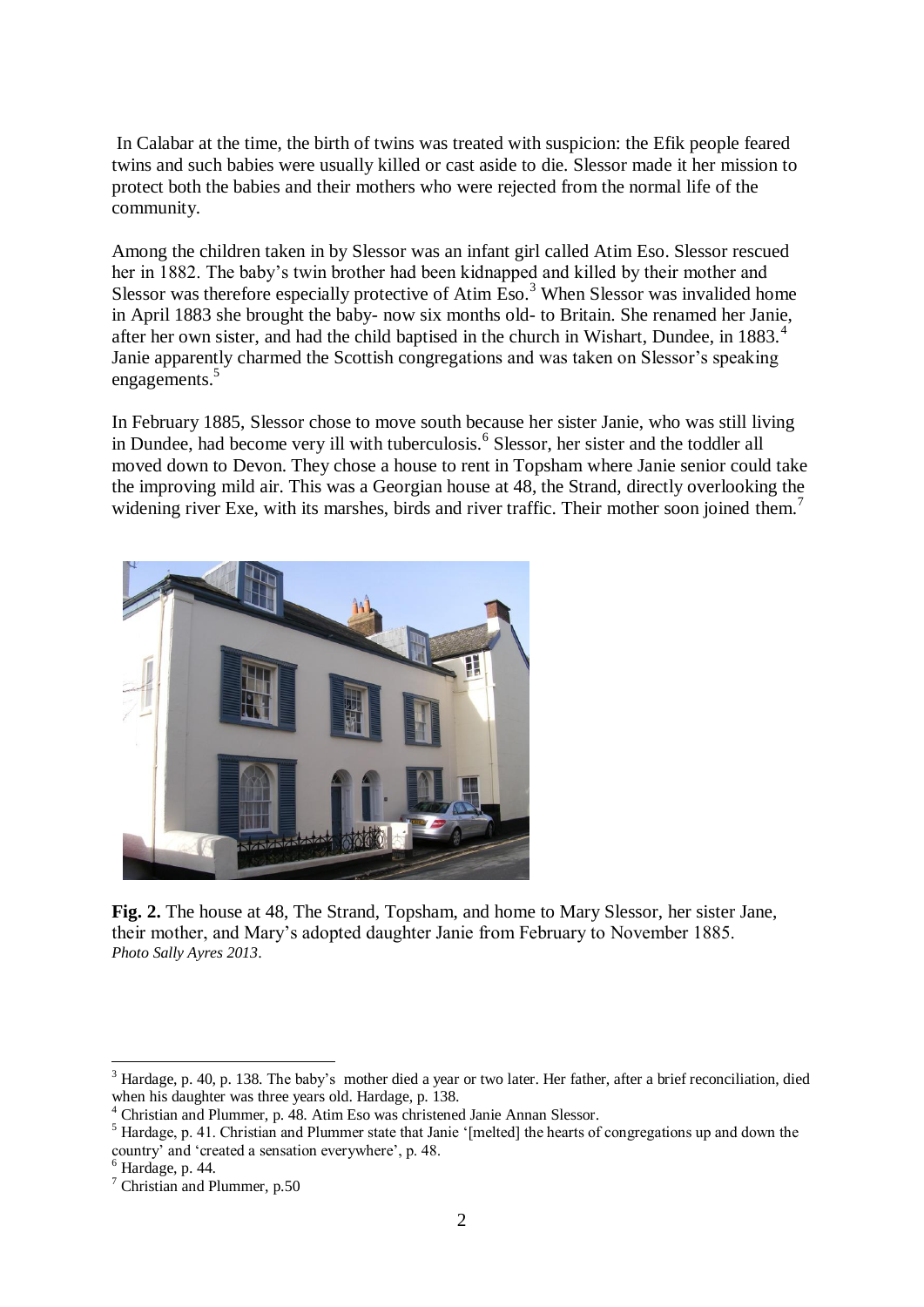

**Fig. 3.** View from the jetty next to 48 The Strand, Topsham. *Photo Sally Ayres 2013.*



**Fig 4.** Front door of 48. The Strand, Topsham. *Photo Sally Ayres 2013.*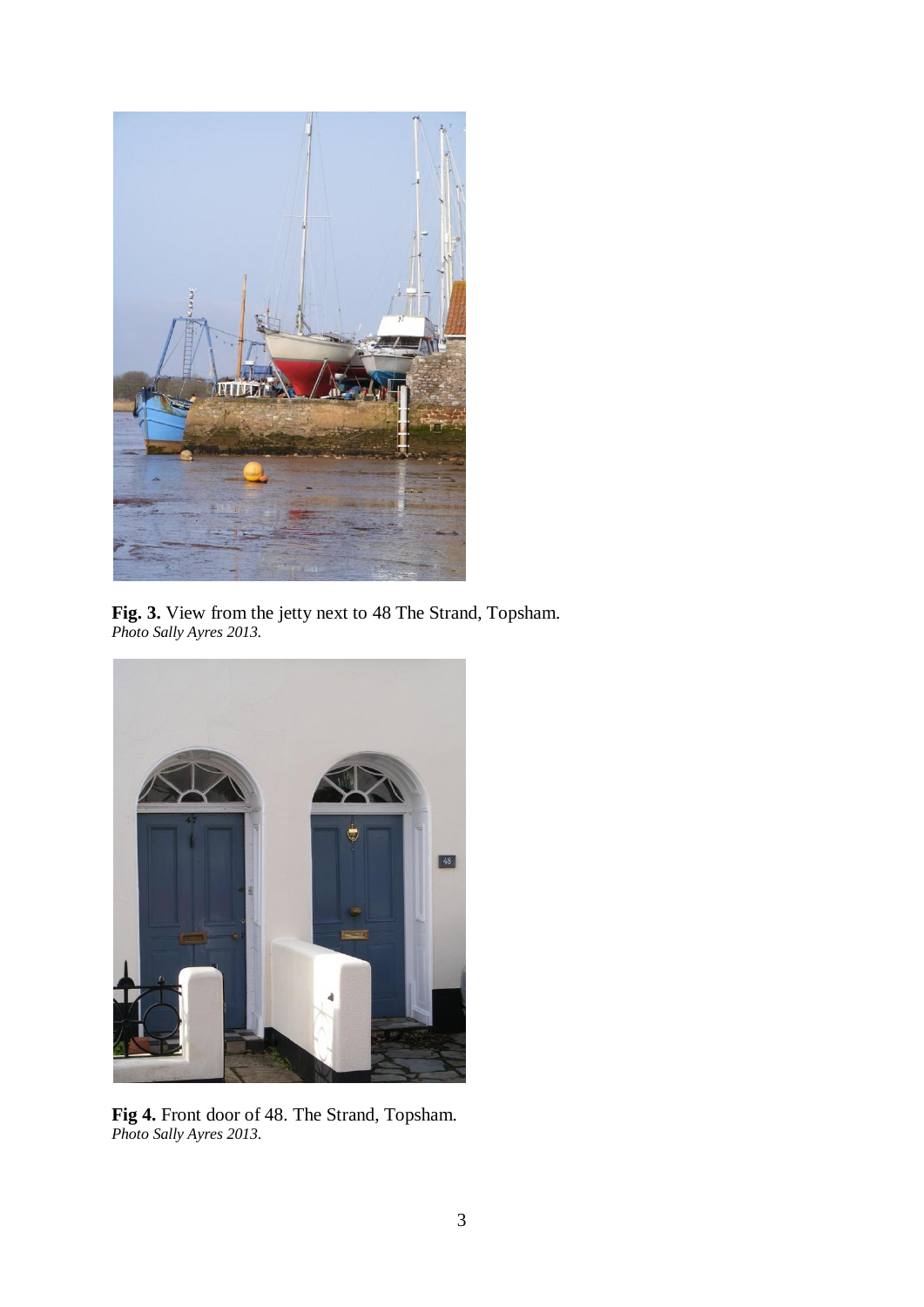In April 1885 the Slessors joined the Congregational Church in Topsham, where Slessor taught Bible classes and led meetings.<sup>8</sup>



**Fig. 5.** Interior of Topsham Congregational Church at Harvest Festival, date unknown. *Photo Courtesy Topsham Museum:* TOPMS 5431

Mary Slessor wrote to her Foreign Mission Board while she was living in Devon that she also planned to undertake some dispensary training at the Exeter Infirmary and by the late autumn she was eager to return to Calabar.<sup>9</sup> She sailed from Liverpool on  $11<sup>th</sup>$  November, 1885 with little Janie, now three years old, and arrived in Calabar on  $5<sup>th</sup>$  December, heading for their new home in Creek Town (now Obio Oko).<sup>10</sup> Janie was now speaking with a Dundee accent and had spent most of her life away from  $\widehat{A}$  frica.<sup>11</sup>

Slessor's sister and mother remained in Topsham and before she was gone a month, her mother died of bronchitis. Mrs Slessor was buried in Topsham cemetery. Slessor's sister Jane, aged only twenty-four, died just three months later and was buried beside their mother.<sup>12</sup>

<u>.</u>

<sup>8</sup> The *Minutes of Meetings of the Congregational Church, Topsham* for April 1885 read 'Mrs Slessor and Jane Slessor admitted to the congregation'. The Topsham Congregational Church records are held in digital form by Topsham Museum and the original archive is kept in the Devon Record Office.

<sup>&</sup>lt;sup>9</sup> It appears that there are no records of Slessor's work in the hospital. Hardage, p. 46.

<sup>10</sup> Hardage, p. 46.

<sup>&</sup>lt;sup>11</sup> Christian and Plummer, p. 85

<sup>&</sup>lt;sup>12</sup> Christian and Plummer, p. 51. The Topsham Congregational Church Records show Jane's cause of death on 5<sup>th</sup> March 1886 as 'Consumption'.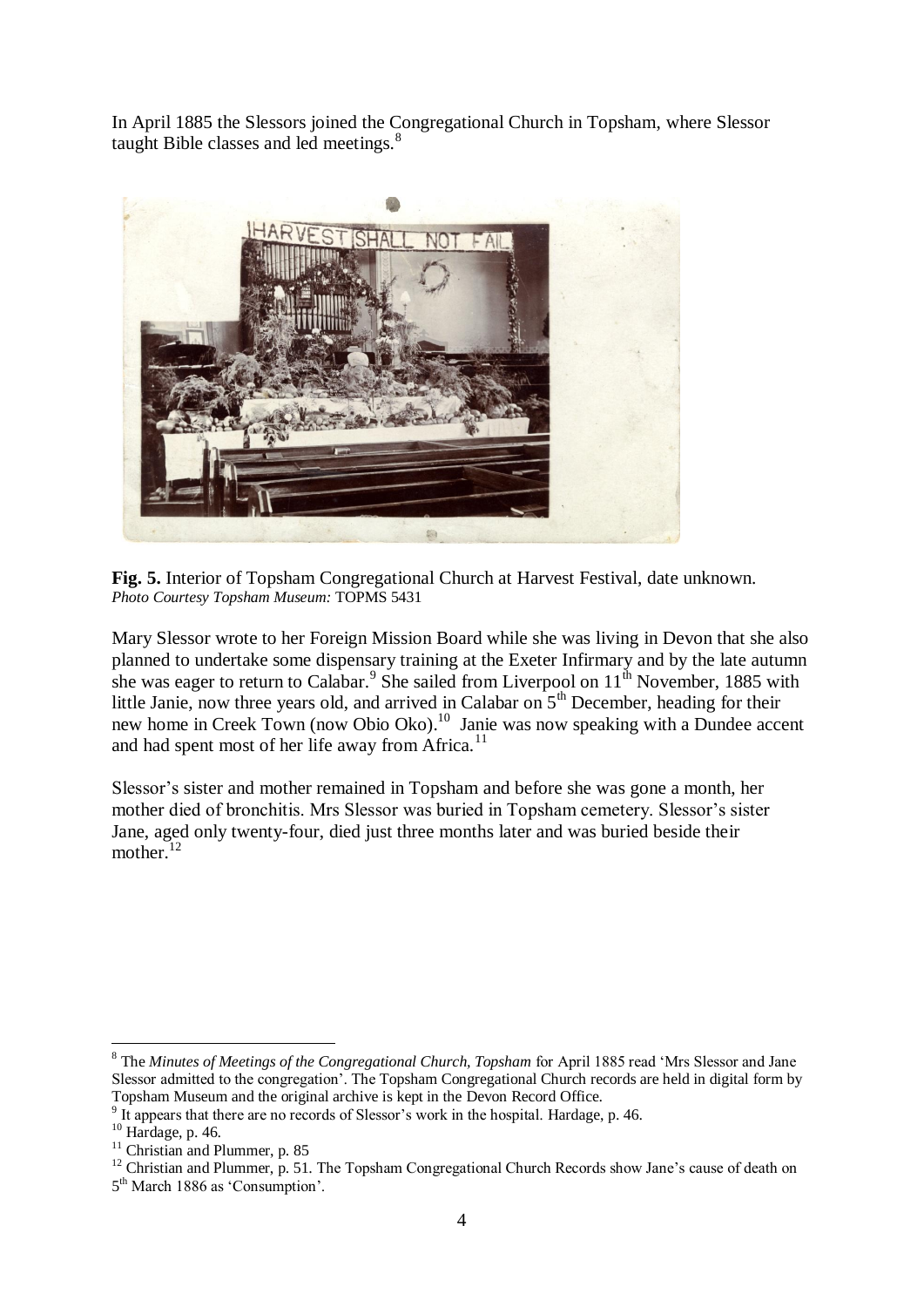

**Fig. 6.** The grave of Mrs Slessor and Janie Slessor in Topsham Cemetery. *Photo Sally Ayres 2013*

It was another five years before Mary Slessor returned to Britain. She made Devon her first destination. Landing in Plymouth in January 1891 she went straight to Topsham where she visited the graves of her mother and sister.<sup>13</sup> Janie was again by her side. Slessor rented another Topsham house and her entry on the census for 1891 records Mary Mitchell Slessor, aged 41, as the 'head of household' and 'Teacher of Church in W. Africa' living at a house in Majorfield Lane with her adopted daughter Janie Annan Slessor (now eight years old), the only person living with her.<sup>14</sup>

Slessor and Janie reconnected with the congregational church and they remained in Devon for the spring months before moving up to Scotland until the autumn.<sup>15</sup> She and Janie stayed with friends called the M'Crindles in Joppa, near Edinburgh.<sup>16</sup> Again, Janie accompanied Mary when she gave talks to church congregations.<sup>17</sup>

They returned to Devon for the winter before leaving once again for Africa in February 1892.<sup>18</sup> The Topsham Congregational Church held a farewell meeting for Slessor and Janie before the two sailed from Liverpool, bound for Calabar and their latest home in Ekenge  $(now Okovone)<sup>19</sup>$ 

Janie made one more visit to Britain. In March 1898 Slessor brought a group of children with her on furlough.<sup>20</sup> Alice, Maggie and Mary joined Janie and Slessor on the trip.<sup>21</sup> The family

1

<sup>13</sup> Hardage, p. 103.

<sup>&</sup>lt;sup>14</sup> Today's maps show only a 'Majorfield Road' in Topsham.

<sup>&</sup>lt;sup>15</sup> The Congregational Church building is in Victoria Road, Topsham, but it is no longer functioning as a church. <sup>16</sup> Christian and Plummer, p. 86.

<sup>&</sup>lt;sup>17</sup> Hardage reports that Janie was 'a big hit in Scotland during Slessor's furloughs'. Hardage, p. 139.

<sup>&</sup>lt;sup>18</sup> Christian and Plummer, p. 88. Slessor was engaged to be married at this time and a photo taken in 1891 shows her wearing her engagement ring. The marriage did not take place. See photo in Christian and Plummer, facing p. 49.

<sup>19</sup> A 'farewell service' is recorded in the *Mary Slessor Factfile*, Topsham Museum.

<sup>&</sup>lt;sup>20</sup> It is thought that the photograph of Slessor and the four girls dates from this visit.

 $21$  Christian and Plummer, p. 107.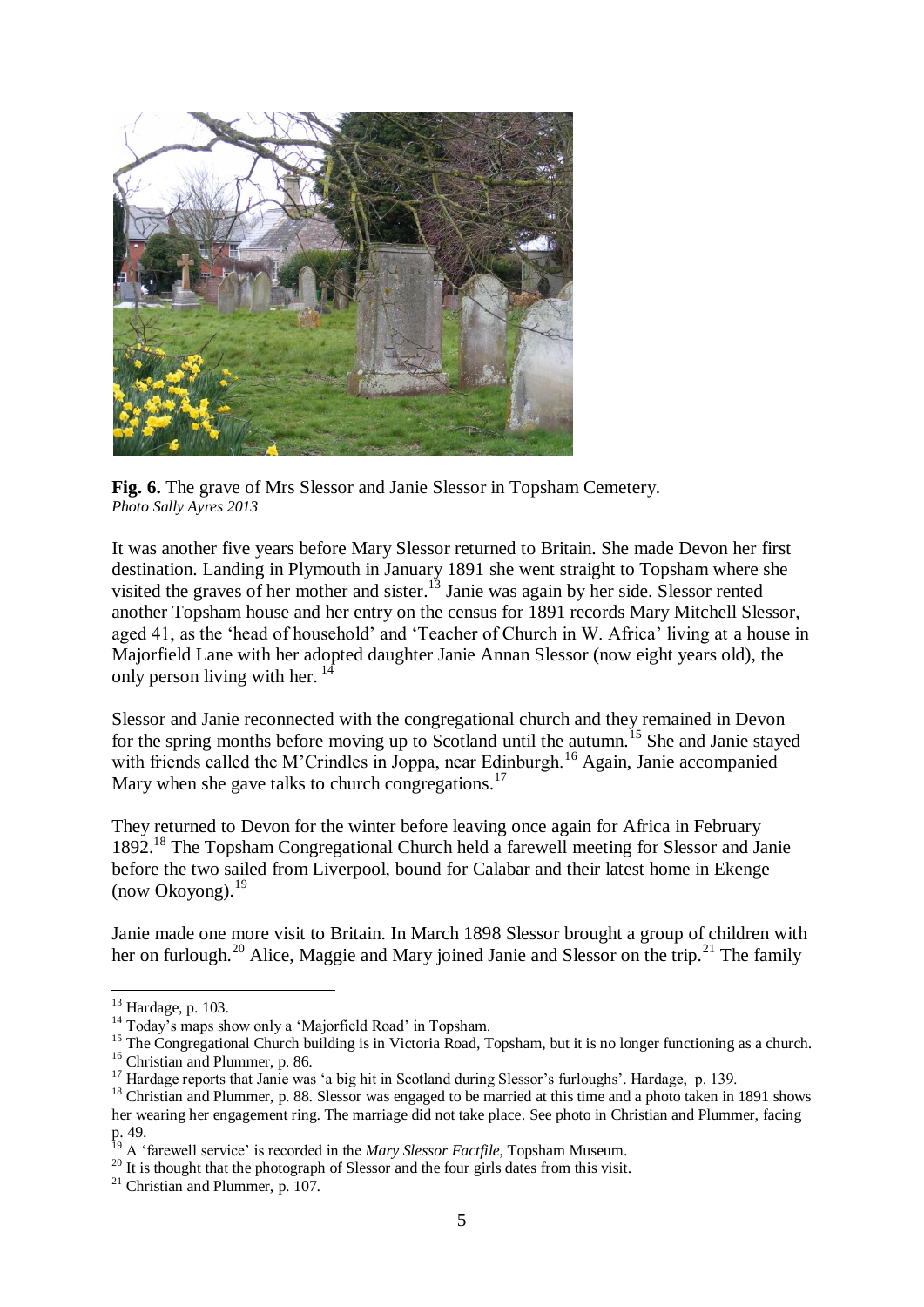initially stayed with the M'Crindles in Scotland.<sup>22</sup> Janie, who was now just sixteen, accompanied Slessor and the three small children.<sup>23</sup> They later moved to Seton Mill and then to Bowden near Melrose.<sup>24</sup> The party sailed to return to their home in Akpap Okoyong in January 1899. $25$ 

At seventeen Janie was married, on 12 December 1899.<sup>26</sup> She married a local young man called Akibu Eyo in 1899 but when their first child died her husband abandoned her, possibly suspecting a superstitious reason for the death of his son.<sup>27</sup>

Janie did however play an important role in the survival of a different baby boy. In 1900, or early 1901, a local baby boy was orphaned. He was brought to Slessor by a leading chief in the district.<sup>28</sup> The infant was taken in and nursed by Janie. Janie apparently found any new baby to be a pleasure and never 'any trouble'.<sup>29</sup> This baby boy's affection for his adopted family and his memories of his life with Janie and Slessor are recorded in his *Reminiscences of Miss Mary Slessor*, 1958.<sup>30</sup> He grew up to be one of Slessor's favourites and was given the name Daniel Macarthur Slessor after the son of the manse at Bowden in Scotland.<sup>31</sup> The two Daniels met in 1907 when Slessor took the adopted boy with her on her last trip to Scotland.<sup>32</sup>

While Slessor made her final visit to Scotland, Janie was entrusted with the care of the younger children. After Slessor's return with Dan, her health declined, and Janie provided constant nursing care. She was called 'wonderful Jean' by the doctor who witnessed how diligently Janie tended to the older woman's medical needs.<sup>33</sup> Janie also looked after the many rescued children, ran the Sunday school and managed the household affairs in these years. 34

In January 1915 Slessor died in her home in Use Ikot Oku, at the age of sixty-seven. <sup>35</sup> Janie only survived Slessor by three years. She remained in Use with two members of Slessor's adopted family but in 1918 Janie became was a victim of the global influenza epidemic. She died, aged thirty-six. Janie's resourcefulness, her strength, her love of reading and her equal love of babies is recorded in Slessor's own letters and in Daniel's reminiscences.

<u>.</u>

 $22$  Christian and Plummer, p. 107.

<sup>&</sup>lt;sup>23</sup> The family arrived with little warning to stay with the M'Crindles. Christian and Plummer, p. 107. Little Mary apparently attended the primary school in Portobello. Christian and Plummer p. 108.

<sup>&</sup>lt;sup>24</sup> Christian and Plummer, p. 108.

<sup>25</sup> Hardage, p. 314.

<sup>&</sup>lt;sup>26</sup> The service was conducted by Slessor herself. Hardage, p. 139.

 $27$  Hardage, p. 140.

<sup>&</sup>lt;sup>28</sup> Christain and Plummer 115; Hardage, p. 147.

<sup>&</sup>lt;sup>29</sup> Slessor wrote this in a letter to her friend Charles Partridge in 1910, quoted in Hardage, p. 140.

<sup>30</sup> Daniel Slessor, *Reminiscences of Miss Mary Slessor*, June 1958, Dundee Local Studies department Central Library, 1958/8380E.

Daniel was alive until 1970 and it was he who supplied Christian and Plummer with much of the information about Mary Slessor's adopted family. Christian and Plummer, *Acknowledgements*, np. Daniel descendents also contributed to Hardage's research. Hardage, p. 302.

<sup>&</sup>lt;sup>31</sup> Janie had carried the baby's namesake to his christening in Scotland and according to Christian and Plummer it was Janie who chose this name for the baby boy. Christian and Plummer, p 115.

<sup>32</sup> Christian and Plummer, p. 153.

<sup>&</sup>lt;sup>33</sup> Christian and Plummer, p. 114.

<sup>&</sup>lt;sup>34</sup> Hardage, pp. 140-141. Slessor referred to Janie as Jean in later years.

<sup>&</sup>lt;sup>35</sup> Hardage, p. 280. Slessor's significance was recognised in Scottish currency when her face replaced Livingstone's on the Scottish ten pound banknote in 1998.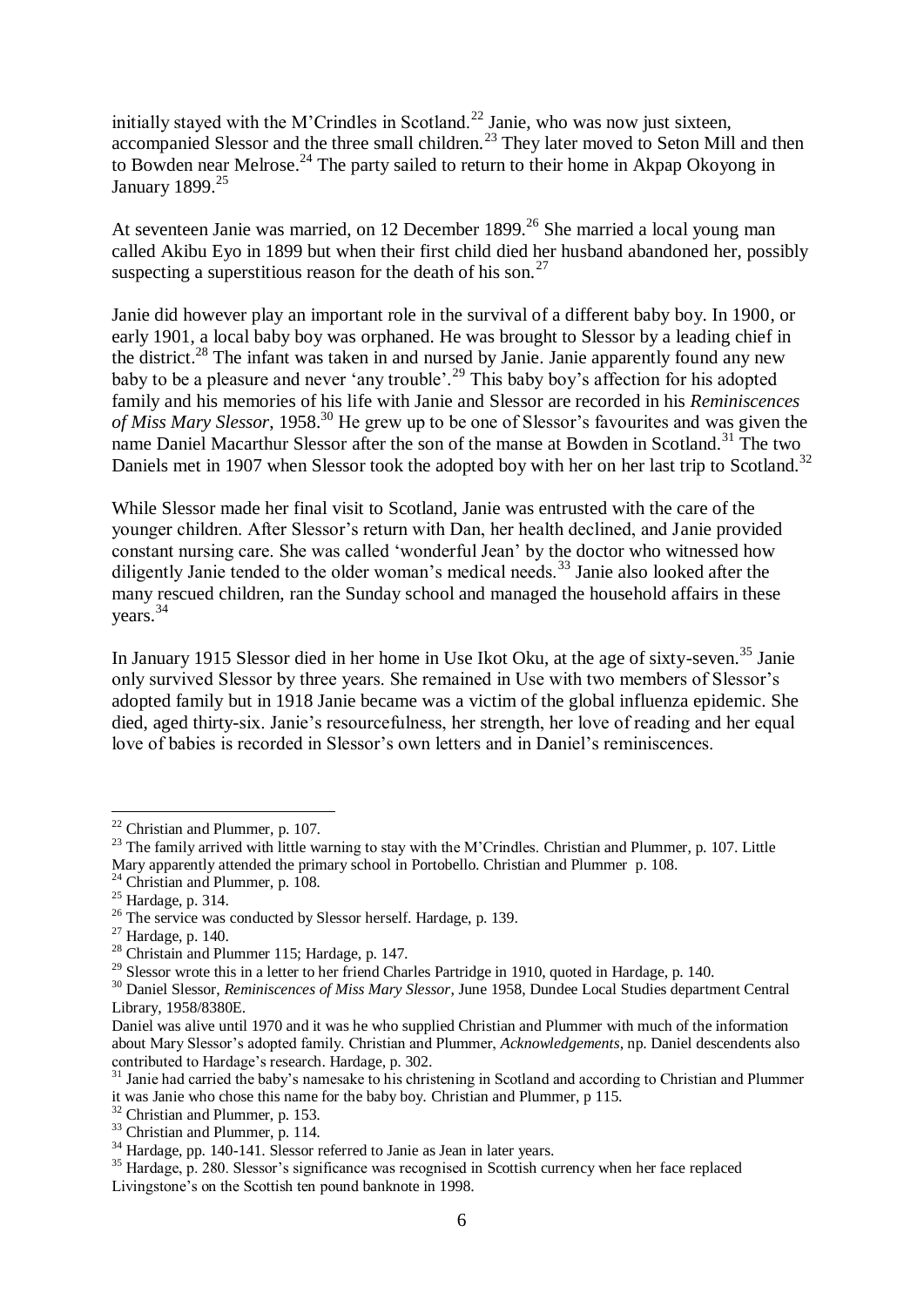However in Devon Janie was remembered as a little child visiting the women of the town, and sitting with Mary Slessor on a Topsham verandah. Correspondence in the Topsham Museum bears the following handwritten message: '...An old aunt of mine remembered M. S. visiting her and sitting on her verandah with a little African child, so it was thought only fitting that a memorial should be erected over the Mother's grave and a curb set around the Sister's grave...<sup>36</sup> The note was written by Arthur Holman who took an interest in the grave for more than forty years.<sup>37</sup>



**Fig. 7.** View from the jetty running alongside 48, The Strand, Topsham. *Photo Sally Ayres 2013*

## *Acknowledgements.*

I would like to thank the team at the Exeter Global Centre for their support with this work which was carried out for the community project, *Telling our Stories, Finding our Roots: Exeter's Multi-Coloured History*. Lucy MacKeith first drew my attention to Mary Slessor's visit to Topsham and Di Cooper informed me about Jeanette Hardage's book.

Thanks are also due to Myra Green who put me in touch with Catriona Batty and Rachel Nichols at Topsham Museum, who were both extremely helpful and gave me access to the Slessor archive at a busy time. They also provided me with very helpful images.

I would also like to thank the staff at Dundee Central Library, and the McManus Art Galleries and Museums, Dundee, for helping me to find several photographs that clarify dates and illuminate this story.

Finally thanks to Dona Robertson and the Steeple Church Dundee, for the delightful photos of Mary Slessor and numerous children taken in Scotland.

1

<sup>36</sup> TOPMS 2365.8

 $37$  Arthur Holman's care for the grave is indicated in correspondence with the Church of Scotland dated  $4<sup>th</sup>$  Feb 1919 (TOPMS 2365.9) and June 1959 (TOPMS 2365.8).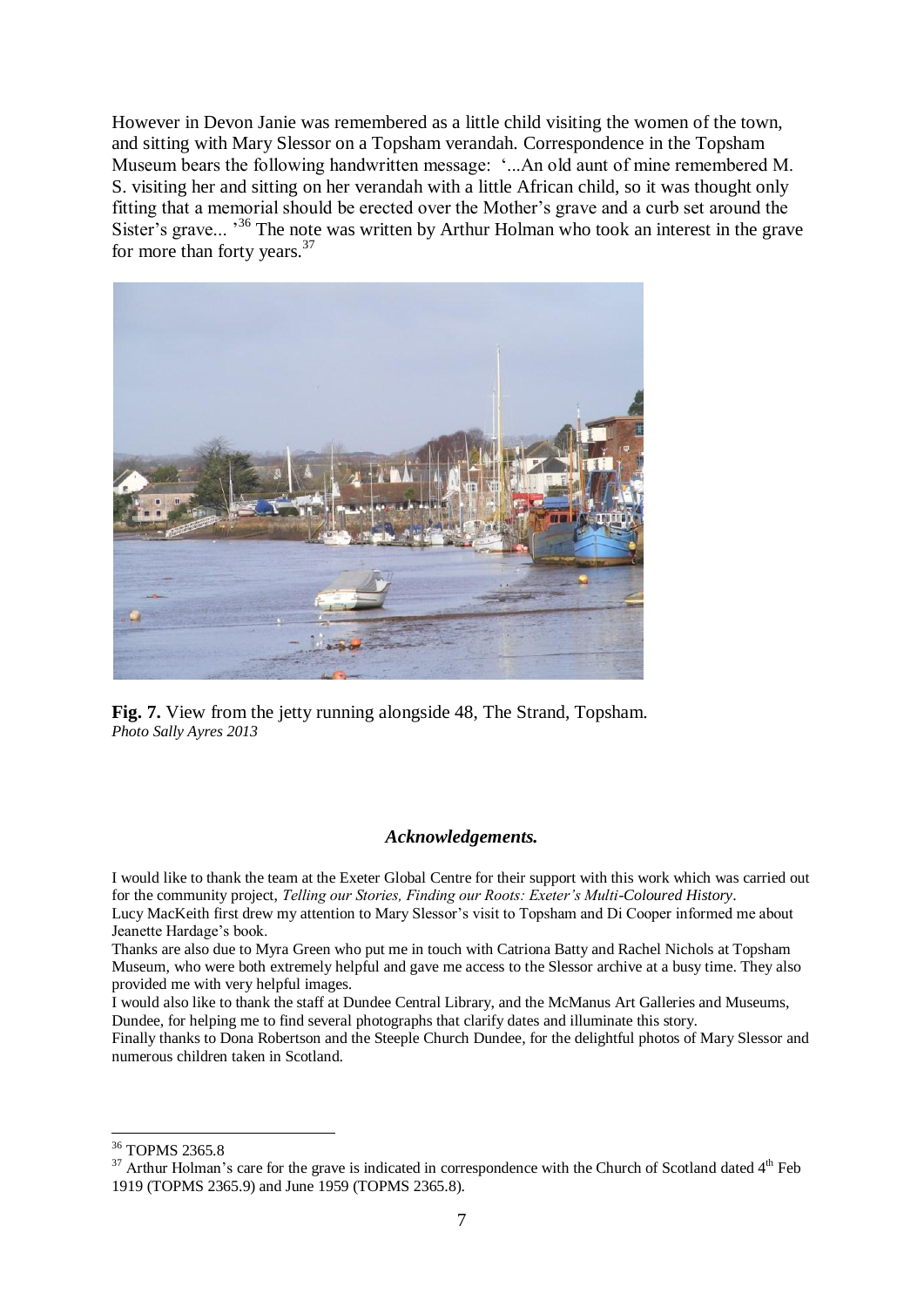## **Appendix.**

The following images do not refer to Janie's time in Topsham but they do indicate aspects of her life in Africa. They have been provided courtesy of Dundee Art Galleries and Museum and by The Steeple Church, Dundee.



(i) Mary Slessor and Janie, probably taken in Dundee in 1891, the year in which they also stayed in Topsham in 'Majorfield Lane'. *Photo Dundee Art Galleries and Museum. 1987-273.*



(ii) Photo known as 'Jean Holding three babies', undated photograph from Calabar. *Photo Dundee Art Galleries and Museum* 1978-1993-23.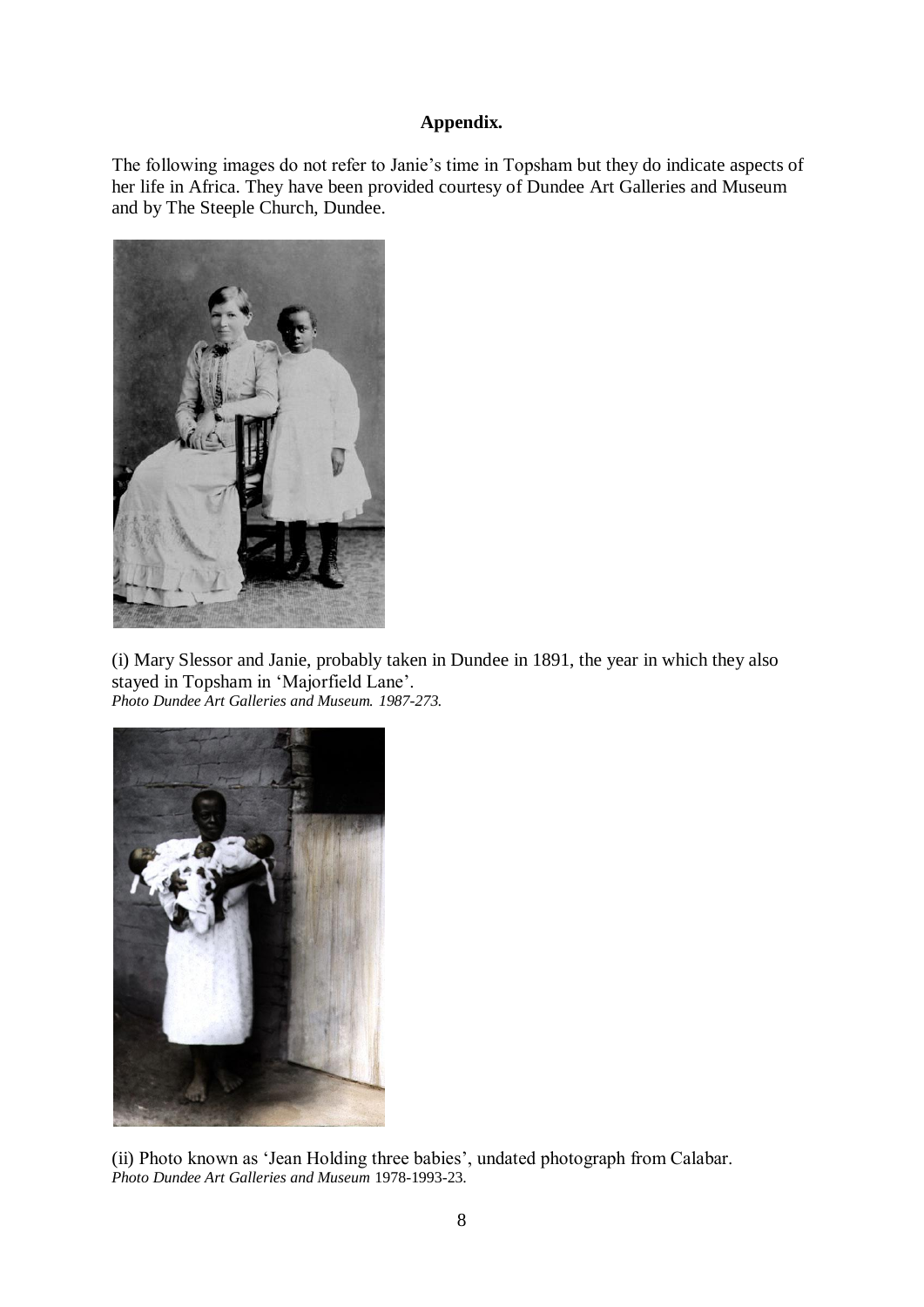

(iii) Photo known as 'Twins, Okoyong' Some sources suggest that this picture shows Janie and her adopted sisters in Calabar. This is unconfirmed. Date unknown.

*Photo Dundee Art Galleries and Museum* 1995-296-2.



(iv) Mary Slessor and a baby, date unknown. *Dundee Art Galleries and Museum*

The photo has been variously labelled 'Mary with Janie in 1883' (Christian and Plummer, facing p. 129); also 'Miss Slessor and Mary' (*Dundee Art Galleries and Museum* archive, number1978-1993-63). This particular copy was provided by the Steeple Church, Dundee where the baby is identified as Janie. It may, however, show the infant Dan.